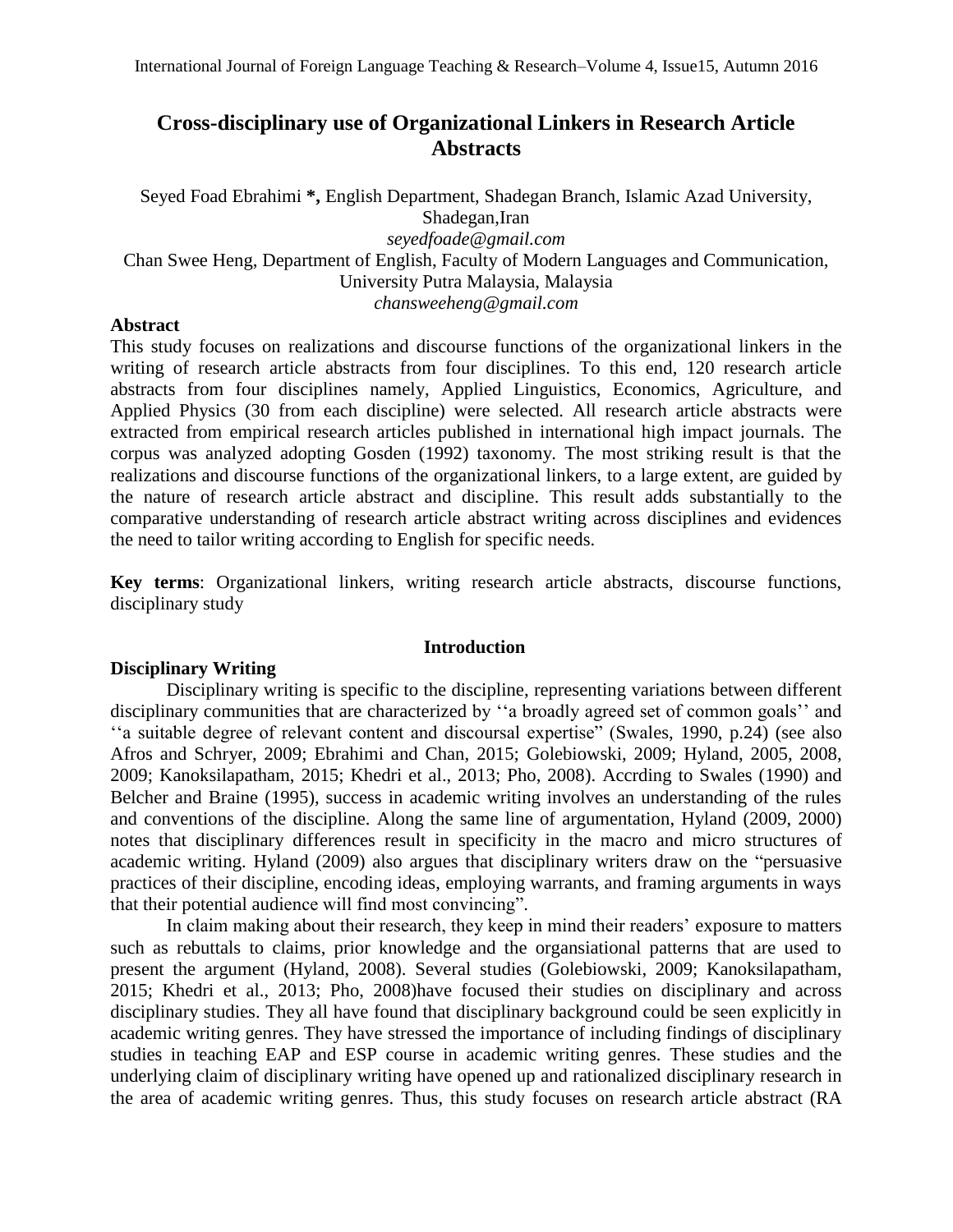abstract) writing which is a specific academic writing genre. In the next section, related issues of the RA abstract genre is discussed.

#### **RA Abstract as a Genre**

Many studies have recognized the RA abstract as an important part of a research article (RA) that stands as an independent discourse. According to Martin (2003) and Ventola (1994), an RA abstract aids writers to pack important and significant information and findings reported by an RA into a compact unit. It also serves to guide the flow of information to be communicated to the disciplinary community. Saving reading time is another function of an RA abstract and this is done by "informing the reader about the exact content of the article", thus motivating the reader to pursue the full text if deemed relevant (Martin, 2003 p. 26).

Another function of an RA abstract is to convince conference organizers or journal editors to accept or publish the RA. Reading abstracts could help readers to find the appropriate RAs to read in today's busy world flooded with information (Pho, 2008). Based on these functions, the abstract has attained the status of an idependent academic genre which critical to knowledge making. Thus, analyzing the RA abstract as a genre could provide the readers and the writers with helpful insights concerning its underlying macro (rhetorical) and micro (linguistic features) structures (Lores, 2004).

#### **Related studies**

Various angles have been adopted to throw light on the this genre of research. For example, Pho (2008) studied the linguistic realizations of organizational moves of RA abstracts from two disciplines, that of applied linguistics and educational technology. She found that linguistic features such as authorial stances can help to disctinguish the moves of RA abstract. She also stressed the influence of disciplinary knowledge on selections of linguistic features. Kanoksilapatham (2013) scrutinized the linguistic realization of organizational moves of RA abstracts from discipline of civil engineering. She analyzed 60 RA abstracts. The results suggested an appropriate academic style of writing in caviling engineering RA abstracts in specific discipline of Civil Engineering. Golebiowski (2009) studied the rhetorical structure of abstracts from two disciplines of Applied Linguistics and Education. She found that in these two disciplines, writers use different rhetorical structures to meet the objectives of abstracts. she found that disciplinary nature influence the writers in demonstrating the value of their research and also in indicating their proficiency credibility.

She stressed the influence of disciplinary background knowledge on rhetorical moves of abstracts. Hu and Cao (2011) shed the light on the use of hedge and boost metadiscourse markers in applied linguistics RA abstracts published in English and Chinese-medium journals. They analyzed 649 abstracts from 8 Applied Linguistics journals. They found that English-medium journals uses more hedges compared to Chinese-mediunm journals. They also found empirical research articles used more boosters compared to non-empirical research articles. Khedri, et al,(2013) worked on the mapping of interactive metadiscourse markers in the RA abstracts from different disciplines. They found that disciplinary knowledge influence selections of interactive metadiscourse markers in an explicit ways.

Ebrahimi and Chan (2015) investigated the discourse functions of grammatical subjects used in research article abstracts from two discuiplines. They analyzed two sets of 30 research article abstracts extracted two high impact journals from Applied Linguistics and Economics disciplines. The results of their study indicated that there are significant disciplinary differences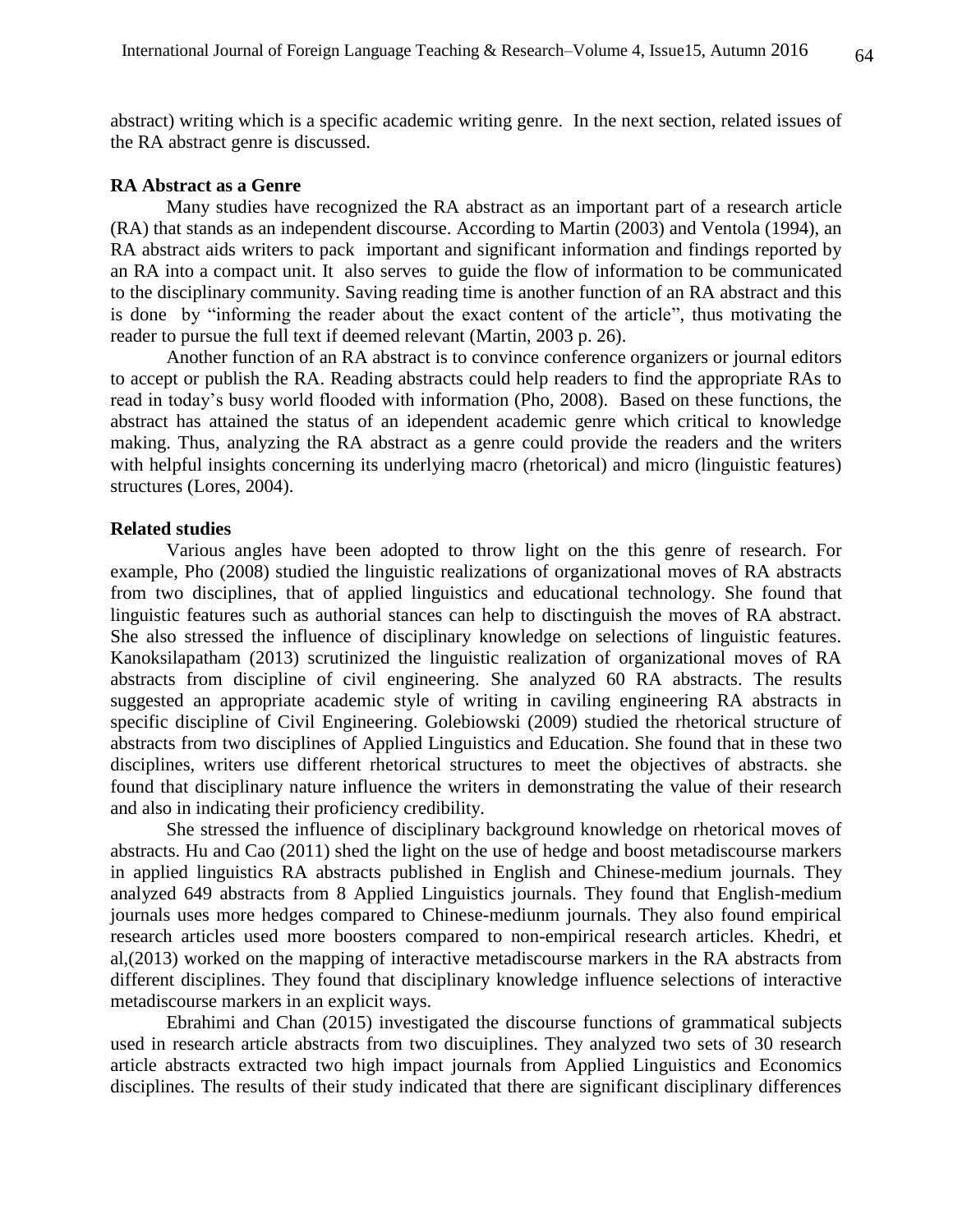among two sets of research article abstracts in relation to the grammatical subjects' discourse functions.

As the extant literature reveals, all these studies attest to the fact that there is disciplinary difference in the use of linguistics features used by writers while constructing their discourses. To accentuate the nature of disciplinary practice, research could focus on the notion of organizational linkers, which has received little attention. In this sense, some scholars such as Gosden (1992) have remarked that one of the linguistic features which appears to have the potential to signal disciplinary difference is organizational linkers at the sentence boundary. With this in mind, this study intends to study the manifestions of organizational linkers in RA abstracts and their discourse functions from four disciplines, namely, Applied Linguistics, Economics, Agriculture and Applied Physics. In this study organsiational linkers are defined as linguistic elements that precede the grammatical subject in the declarative sentence.

e.g.: *In this study,* we present an idiodynamic methodology for studying rapid changes in WTC. There are many types of organsiational linkers with distinct discourse functions. The framework used is that of Gosden (1992) which is further explained in the method of analysis section in the methodology used in this study.

## **Methodology**

# **Selecting the Disciplines and Journals**

This study is cross-disciplinary in nature. To ensure that the selected disciplines could represent the spread of disciplines across the academic context, Becher's (1989) taxonomy was used as a criterion selection of the disciplines. He groups academic disciplines into soft and hard sciences. Hard science includes science disciplines while soft science includes the disciplines in the humanities and social sciences. Becher (1989, 1994) also divides the disciplines of each science into pure and applied. The pure disciplines are "theoretical" and "reflective" in nature while the applied disciplines are "practical" and "active" in nature. Based on Becher's (1989, 1994) categorization of disciplines, four disciplines consisting of Economics (soft-pure), Applied Linguistics (soft-applied), Agriculture (hard-pure) and Applied Physics (hard-applied) were selected for this study. In this study, the following abbreviations were used to refer to the disciplines: AL (Applied Linguistic), Eco (Economics), Agri (Agriculture) and Phy (Physics).

After selecting the disciplines, the next step was selecting the representative journals from the disciplines. The journals selected were from a pool of CIJ indexed journals (Thomson Reuters) which were 'Oxford Economic Papers' and 'Applied Linguistics' published by Oxford University Press and 'The Journal of Agricultural Science' and 'The European Journal of Applied Physics' published by Cambridge University Press. The rationale behind the selection criterion was to have a corpus which is representative of RA abstracts produced by successful writers or what Mauranen (1996) called "good text". She elaborates that:

"We here take the typical native speaker user in edited and published texts as a criterion for acceptable use, and regard any text that meets this criterion as ''good''. In this way, all L1 texts in the material are good texts by definition. Even though they cannot be held up as ideal models, their typical features can be used as a guide to the working of text in that language" (p. 213).

#### **Selecting the RA Abstracts**

One hundred and twenty (120) RA abstracts with 30 RA abstracts from each journal were selected as a representation of each discipline to make up the corpus for the analysis in this study. All the RA abstracts were extracted from the regular RAs published between 2010 and 2012 with an implied IMRD (Introduction, Method, Result, Discussion) developmental structure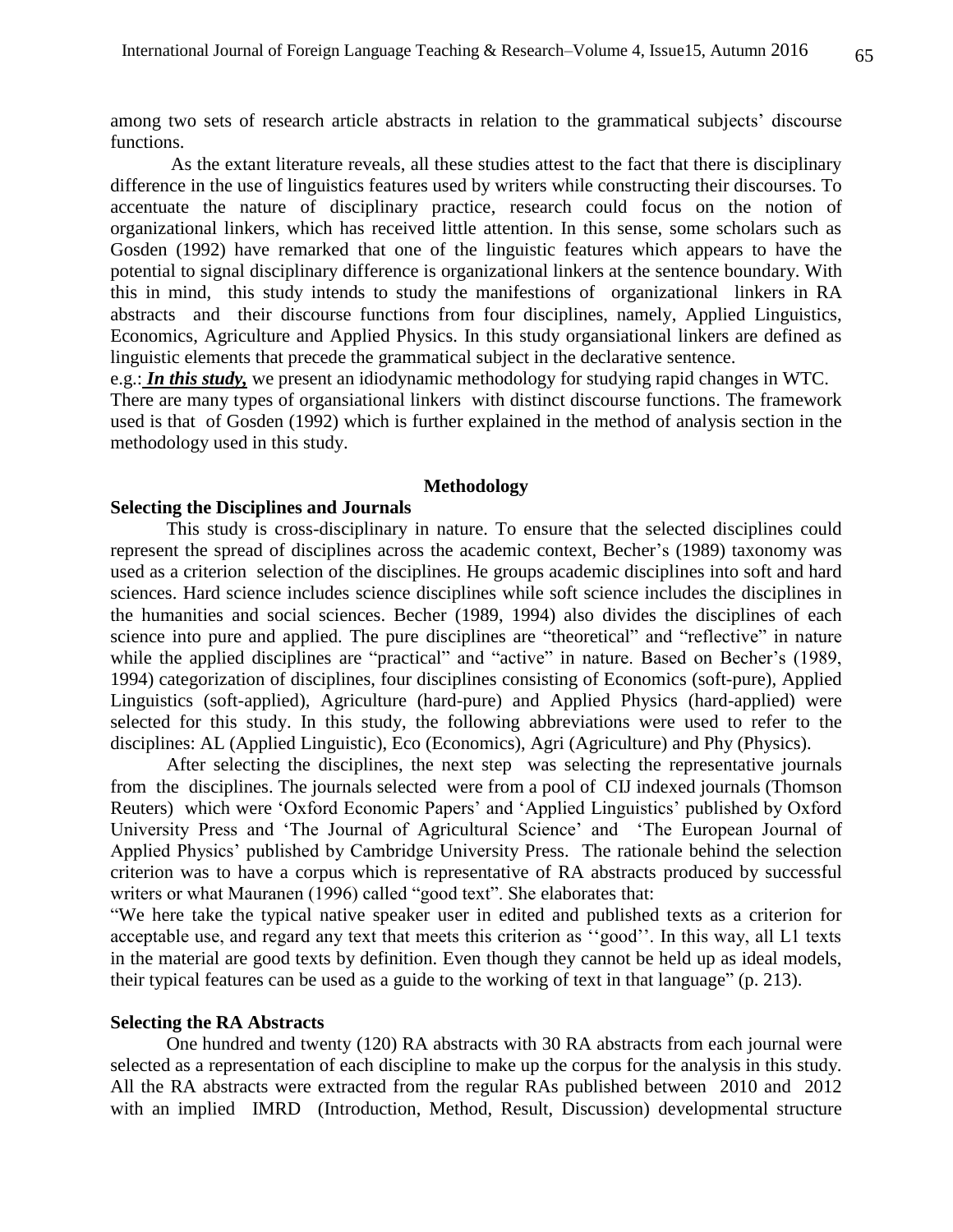| <b>Table 1.</b> Description of the Corpus               |      |      |      |      |              |
|---------------------------------------------------------|------|------|------|------|--------------|
|                                                         | AL   | Eco  | Agri | Phy  | <b>Total</b> |
| <b>No. of RA abstracts</b>                              | 30   | 30   | 30   | 30   | 120          |
| No. of journals                                         |      |      |      |      |              |
| <b>Total number of words</b>                            | 5239 | 4427 | 8753 | 5858 | 24257        |
| <b>Total number of</b><br><b>Organizational Linkers</b> | 38   | 36   | 43   | 27   | 144          |

(following Swales (1990)'s approach for RA text organization). The details of the corpus are summed up as below:

# **Method of Analysis**

The framework suggested by Gosden (1992) includes the following organizational linkers that mark: Location, validation, condition, cause, contrast, time, purpose, point of view, and means. Each of them is explained below:

**1.** Location Organizational Linker*:* This linker aims to show and describe the world-related or discourse-related context of the research in relation to its findings and claims.

E.g.: *In the present study*, we surveyed the English language-learning motivations of 518 secondary school students, university students, and young adult learners in the capital of Chile, Santiago.

**2**. Validation Organizational Linker: This linker signals supportive evidence to validate the research hypothesis, findings, and conclusions. These supportive evidences could be stated in the study by making reference to the tables, figures or by citing from other studies done by the disciplinary discourse community.

E.g.: *Based on our findings*, we proposed a new interactive model of language-learning motivation, which consists of goal systems, attitudes, self-efficacy beliefs, and future self-guides.

**3.** Condition Organizational Linker: This linker supports the study by reporting real-world events and facts coming from process and procedures of the experiment carried out, focusing on cause and effect relationship. It also focuses on hypotheses which are not fully tested yet.

E.g.: *When the students misinterpreted metaphors*, they only seemed aware of having difficulty in ∼4 per cent of cases.

**4.** Cause Organizational Linker: This linker helps writers to present the cause or the rationale for the research actions and hypothesis.

E.g.: *Encouraged by this finding*, the possibility of using monthly forecasts to predict soil water availability was tested.

**5.** Contrast Organizational Linker: This linker is mainly used with the intention of expanding opposing ideas to a proposition.

E.g.: *Although Chile is often regarded as a poster child for inflation targeting policies in emerging economies*, no significant reductions in inflation levels were found when a later policy start date some analysts believe to be more reflective of the true policy adoption date was used.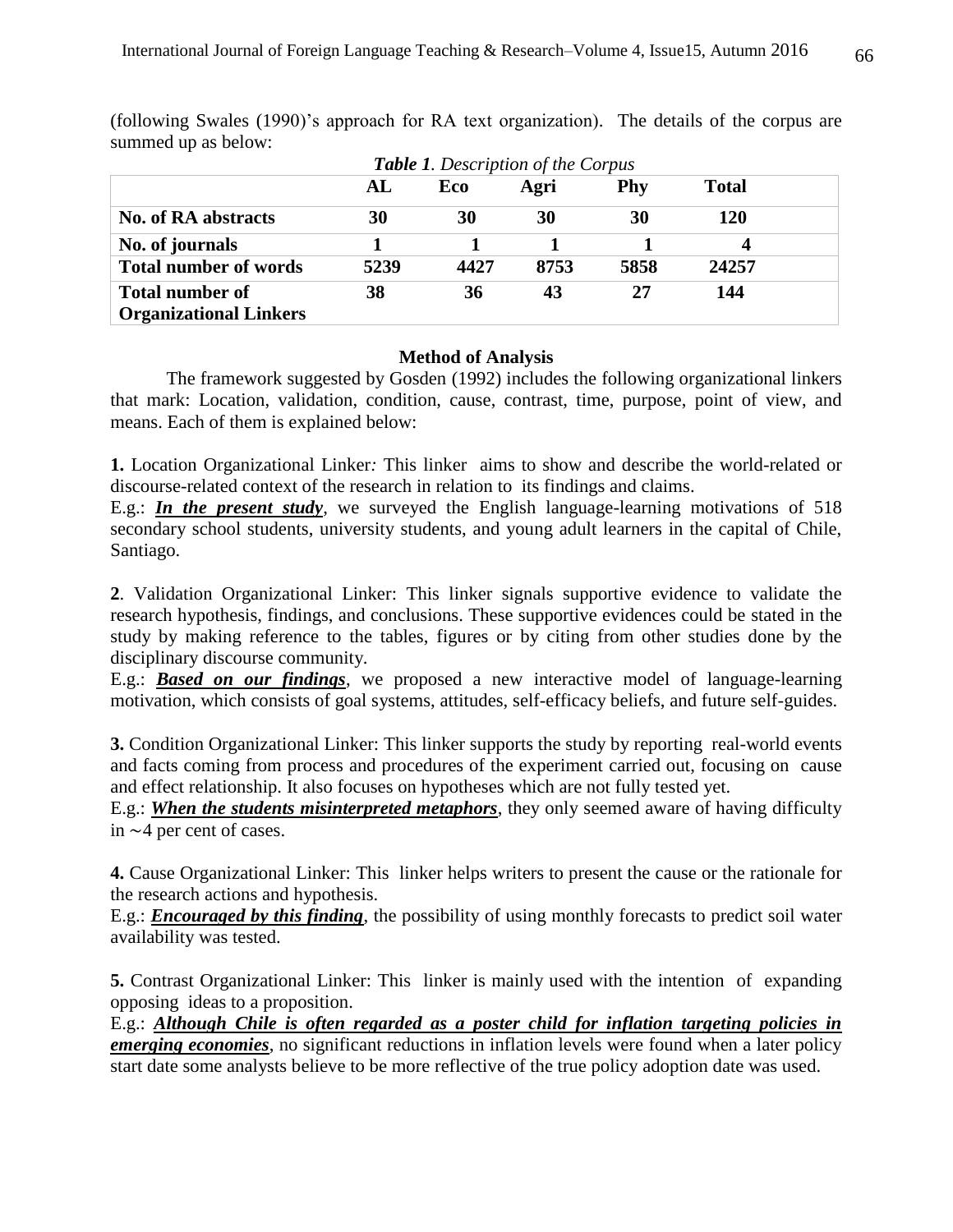**6.** Time Organizational Linker: This linker aims to show time-related context of the research, research actions, findings or claims.

E.g.: *Since the mid-20th century*, graduate schools in the USA have witnessed a growing participation of international students, many of whom do not speak English as their first language.

**7.** Purpose Organizational Linker: This linker helps to present the purpose of a research action. E.g.: *To address partially the question of why this is the case*, the performance of the ECMWF monthly ensemble forecasting system was examined.

**8.** Point of view Organizational Linker: This linker focuses on an overt point of view temporarily to help writers gain a high discourse profile, and this link is often used together with the grammatical subject of the sentnee expressed in the first person, " *We*".

E.g.: *In view of these findings*, we suggest that language aptitude has a compensatory function in language attrition, helping the attriter to retain a high level of L1 proficiency despite reduced L1 contact.

**9.** Means Organizational Linker: This linker introduces common processes and techniques used in the scientific investigation.

E.g.: *Using real-time data*, we explore the determinants of both fiscal plans and their implementation for OECD COUNTRIES OVER THE PERIOD 1995-2006.

## **Unit of Analysis**

In this study, only the organizational linker which is realized at the T Unit boundary is considered. Thus, the unit of analysis in this study is T-unit which is defined by Fries and Francis (1992) as a clause complex which contains one main independent clause together with all the hypotactic clauses which are dependent on it.

#### **Procedure**

To analyze the data for the organizational linkers, the following analytical procedures were followed. First, 120 RA abstracts (30 from each discipline) were extracted from the target journals and converted into word file. Second, after establishing the corpus, the researchers proceeded to identify organizational linkers of each sentence. To this end, the researchers read the 120 RA abstracts carefully and identified all the used organizational linkers . In this step, to mitigate the threat of false identification of organizational linkers, three raters were invited to check a sample of 32 RA abstracts from the corpus. The three raters were three PhD students pursuing their PhD in Applied Linguistics. If there were discrepencies in identification, the differences were subject to negotiation and discussion until an agreement was reached. Third, the researcher analyzed the RA abstracts for the used organizational linkers in terms of types and function. In this step, especially for detecting the function, the researcher again read the RA abstracts to mitigate any false detection of function due to partial understanding or misunderstanding of the RAs. This step was vital in the detecting of the discourse functions of the organsiational linkers in the Eco, Agri, and Phy RA abstracts as the researchers has little or no knowledge about topics covered in these RA abstracts. In addition, in the cases where the researchers could not understand the content, the researcher would discuse the content with an M.A. or PhD candidate who are enrolled at faculties where the discipline is practised. Forth, to ensure reliability, the sample of 32 RA abstracts were checked by the same three PhD candidates.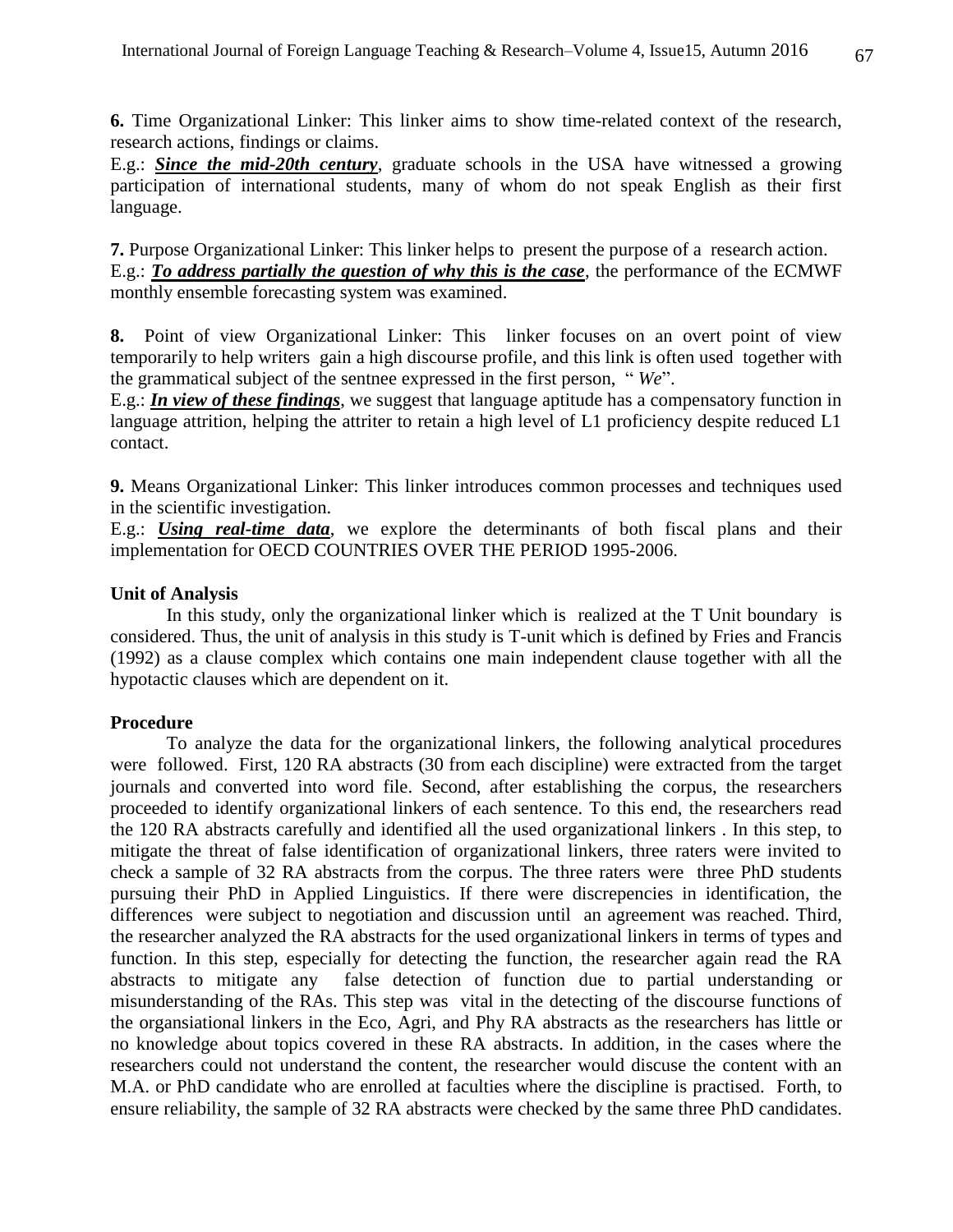Finally, the frequency and occurrence of the types and functions of the organizational linkers were recorded and tabulated to facilitate a systematic discussion.

#### **Results and Discussion**

The four sets of RA abstracts were investigated for the organizational linkers' and the result is presented in Table 2. The types of organizational linkers' (henceforth "OL") found in the data were *Location, Validation, Condition, Cause, Contrast, Time, Purpose, Point of View, and Means*. In the following sub-sections, the results and their interpretations are presented in relation to organizational linker types.

#### **Validation Organizational Linker**

A marked disciplinary difference was reported in relation to the use of the Validation OL (e.g. 1) (see Table 2). AL writers used this type of OL for 11 times constituting 28% of all the OLs while Agri writers applied this OL only once (2%). These findings are in line with Chan and Ebrahimi's (2012) findings. They analyzed research article abstracts and found that in AL RAAs, writers use more validation linkers. They also found that this linker receives little attention from hard science disciplines' writers. The findings of this study are not in the same line with findings reported in study conducted by Ebrahimi, et al. (2015). They analyzed the use of linkers in the results and discussion sections of RA across different disciplines. The differences could be due to the difference of section of RA being studied. It seems that the selection of the Validation OL is influenced by the functions of rhetorical sections of RA. The findings presented in Table 2 could help to claim that in hard science RA abstracts informations presented can speak for themselves and do not seek for validation.

 The result also yielded an interesting point concerning the application of the Validation OL. In AL RA abstracts, it was used in all the four rhetorical sections of IMRD. A greater use of the Validation OL in AL RA abstracts also pointed to the tendency of these writers to assign this responsibility to the disciplinary community rather than be explicit about it. The result also declared that AL writers are less inclined to practice the stance of using strong certainty in claim making; rather they preferred to elaborate on their own ideas in a reasonable and convincing way to back up their claims, arguments and findings. The lack of use of the validation OL in the Agri RA abstracts could be discussed on the grounds that the arguments, claims and findings in this discipline are founded more on common standards based on accessible available empirical data that are subject to little mitigation by community members.

E.g. 1: *Based on careful examination of the time dependence of the mobility for the FET*  devices, it was indicated that the mobility significantly increased in initial stage to several thousand hours. (Phy 4)

|                   | AL          | Eco        | Agri        | Phy         |
|-------------------|-------------|------------|-------------|-------------|
|                   |             | Fre.(Per.) | Fre. (Per.) | Fre. (Per.) |
|                   | Fre. (Per.) |            |             |             |
| <b>Validation</b> |             | 5(14%)     | $1(2\%)$    | 2(7%)       |
|                   | 11(28%)     |            |             |             |
| <b>Total OL</b>   |             | 36 (100%)  | 43 (100%)   | 27 (100%)   |
|                   | 38 (100%)   |            |             |             |

*Table 2.Frequency and Percentage of the Validation Organizational Linker*

Fre.= Frequency Per. = Percentage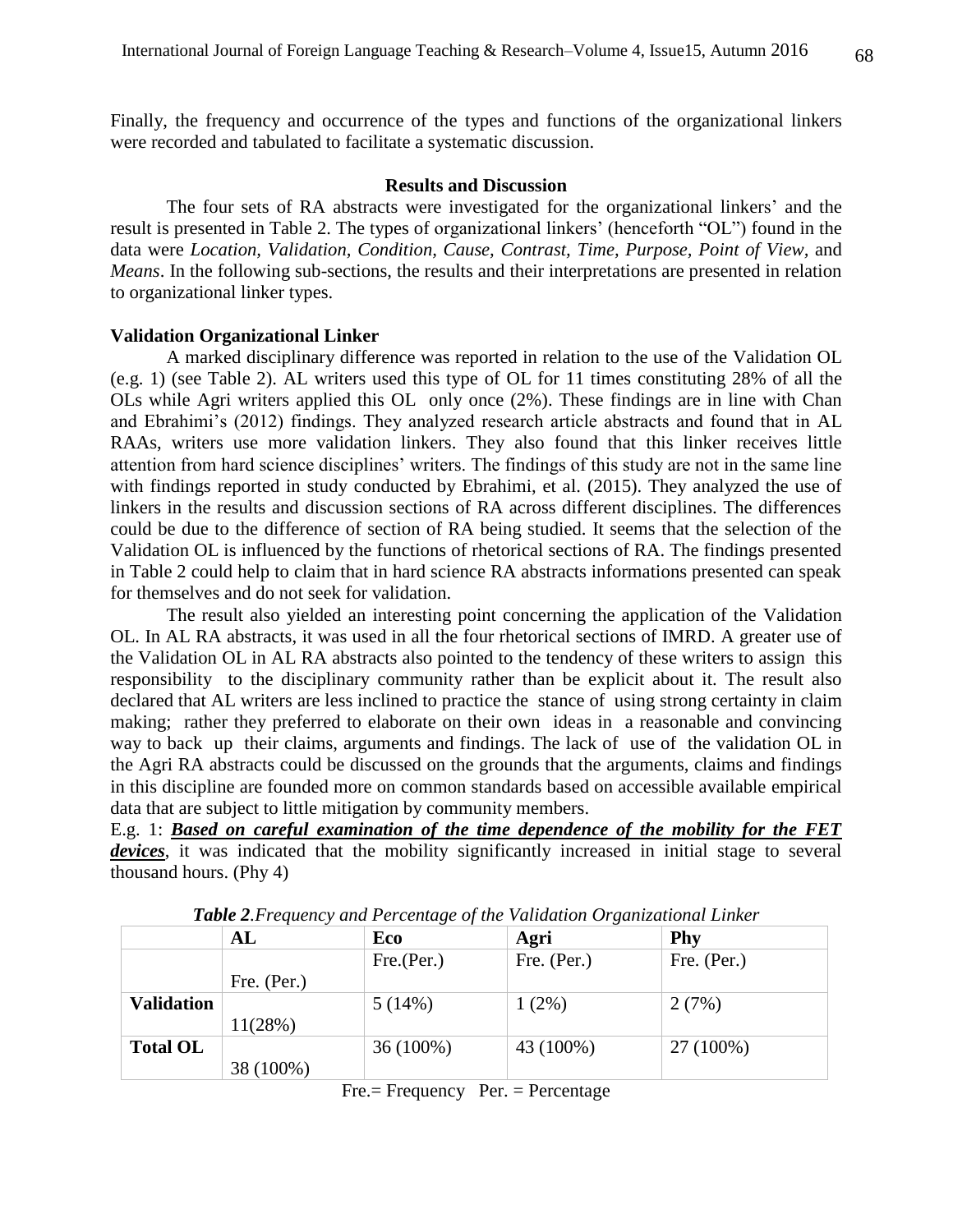### **Location Organizational Linker**

The use of the Location OL also revealed a telling disciplinary difference (from 16% in AL RA abstracts compared to 37% in Agri RA abstracts) (see Table 3). The findings of this study are in contrast with findings reported in Ebrahimi, et al. (2015). They analyzed results and discussion sections and found little inclination of writers to the use of this OL. The differences could be sourced from the differences between the data analyzed in both studies. The use of this OL could help to present discoursal and real world location of study. Such an information could be of great help to those researchers that want to do similar researches or to decide to read the accompanying RA.

This OL, in Agri RA abstracts, was used to present the real world context (e.g. 2) in which the result is made meaningful and to establish spatial location (e.g. 3) for the presented information to facilitate the interpretation. It was also used as a signpost to anchor the reader's attention on to the topic of the study as well as to direct readers to movement between the rhetorical sections of the RA abstract (e.g. 4-5).

E.g. 2: However, *among the top five varities*, the highest yielding varities under conventional farming systems were not always the highest yielding varities under organic farming systems. (Agri 6)

E.g. 3: *In Finland*, the last decade has been exceptionally warm. (Agri 2)

E.g. 4: *In conclusion*, different forage legumes did not perform equally in the cutting and grazing systems. (Agri 5)

E.g. 5: *In this work*, we investigated the hot-electron dynamics of AlGaN/GaN HEMT structures grown by MOCVD on sapphire and SiC substrates at 80 K. (Phy 2)

|          | AL          | Eco         | Agri        | Phy         |
|----------|-------------|-------------|-------------|-------------|
|          | Fre. (Per.) | Fre.(Per.)  | Fre. (Per.) | Fre. (Per.) |
| Location | 6(16%)      | 6(17%)      | 16 (37%)    | 9(33%)      |
| Total    | 38 (100%)   | $36(100\%)$ | 43 (100%)   | 27 (100%)   |
|          | −           | T.          | T.          |             |

*Table 3. Frequency and Percentage of the Location Organizational Linker*

Fre.= Frequency Per. = Percentage

# **Condition Organizational Linker**

An additional disciplinary difference between the four sets of RA abstracts is located in the use of the Condition OL (e.g. 6) (see Table 4). This OL was most used in Eco RA abstracts (22%) and the least in Phy RA abstracts (7%). This result is in contrast to findings reported by Ebrahimi, et al. (2015). Findings in this study might suggest that Eco writers in contrast to Phy writers, felt the necessity to justify their claims and arguments in all the four rhetorical sections of RA abstracts (IMRD). These justifications may help to increase the chance of publication. A strong sense of the need to justify the claims and arguments in this manner could also be motivated based on the writers' electing to express their personal opinions while maintaining a stance of being objective and invisible. Another reason behind the use of this type of OL is to provide readers with a clarity of the situation in which the study was carried out. In contrast, the Phy writers are less inclined towards having to display this function in their RA abstract writing possibly because of the reliance again on standards-based laboratory experiments and conditions. The findings could reveal that in Eco RA abstracts, writers prefer to state the conditions from which the results or claims emerged to convince the reader about the validity and objectivity of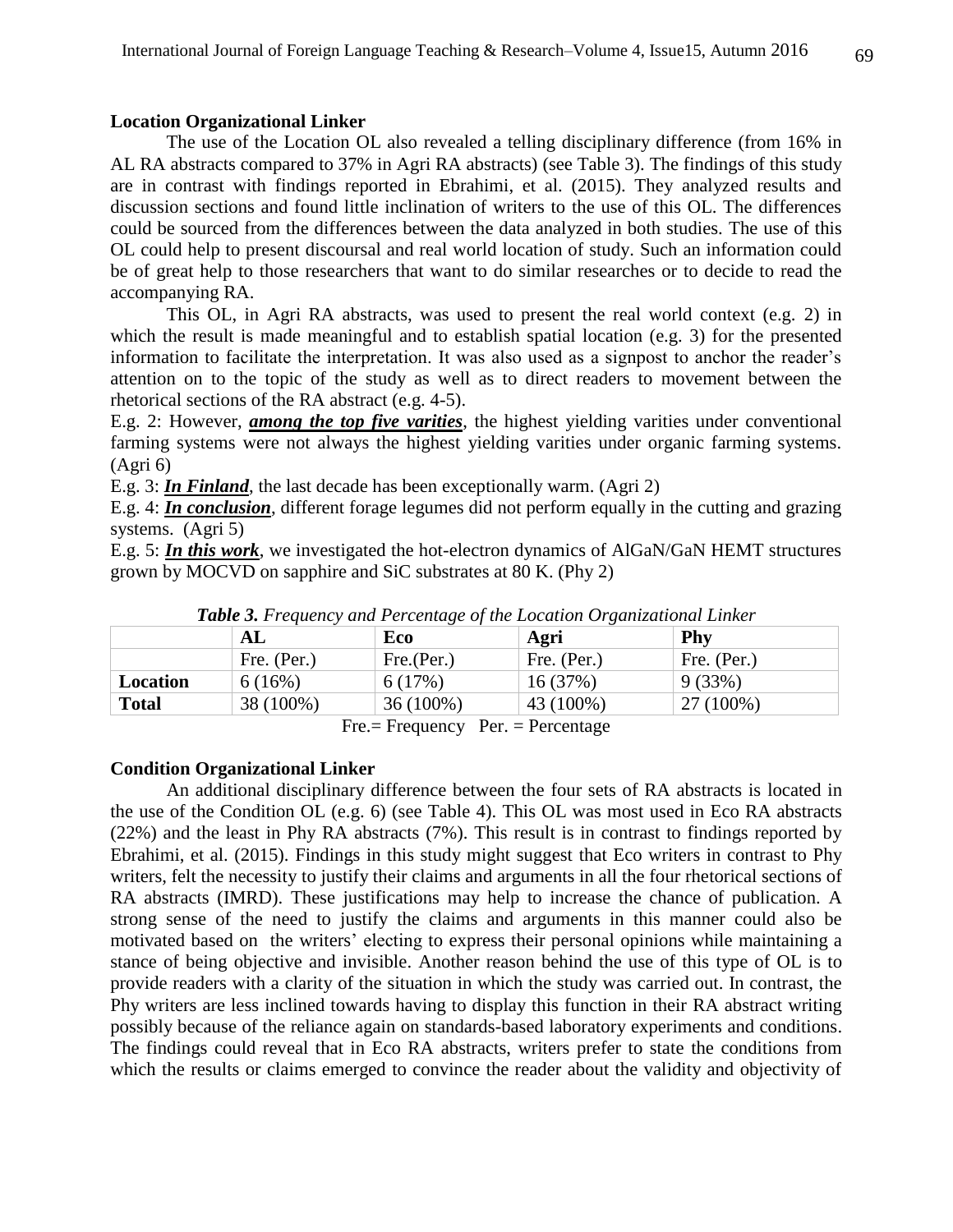finding or claim. Reporting the findings or claims next to the condition from which emerged helps the reader to know what are the expected findings or claims.

E.g. 6: *When the position of the added nanoparticle is closer to the middle point of SWCNT length*, the mass sensitivity is increased. (Phy 28)

|                  | ${\bf AL}$  | Eco        | Agri        | Phy         |
|------------------|-------------|------------|-------------|-------------|
|                  | Fre. (Per.) | Fre.(Per.) | Fre. (Per.) | Fre. (Per.) |
| <b>Condition</b> | 6(16%)      | 8(22%)     | $9(21\%)$   | 2(7%)       |
| Total            | 38 (100%)   | 36 (100%)  | 43 (100%)   | 27 (100%)   |

*Table 4. Frequency and Percentage of the Condition Organizational Linker*

Fre.= Frequency Per. = Percentage

# **Time Organizational Linker**

The results indicated a telling disciplinary difference in the use of the Time OL across the four disciplines. Agri and Eco writers, in turn, showed the highest and the least propensity in the realization of this OL (12% and 3% respectively) (see Table 5). The results is in line with findings of Chan and Ebrahimi's (2012) study. A closer look at the Agri RA abstracts indicated that this OL was used to give a focus on a) the time duration of the study (e.g. 7); b) time context of the result to help anchor their interpretation (e.g. 8); and c) a chronologically sequence of the procedures of the study (e.g. 9). These uses of this OL could help researchers to claim the centrality and significance of study. Presentation of such information in RA abstract also could act as a signpost to guide readers while reading the ra abstract

E.g. 7: *In a 5-year study (2004-2008)*, the possibility of exploiting intra-cultivar variation in cotton (*Gossypium hirsutum* L.) was investigated. (Agri 13)

E.g. 8: *During the winter season,* Aardi goats had lower water intake in comparison with Awassi sheep.  $(Agri 15)$ 

E.g. 9: *After supplementation finished*, previously supplemented ewes or those grazing the higher herbage mass lost LW and condition. (Agri 29)

|              | AL          | ◡<br>Eco   | Agri        | Phy         |
|--------------|-------------|------------|-------------|-------------|
|              | Fre. (Per.) | Fre.(Per.) | Fre. (Per.) | Fre. (Per.) |
| Time         | 3(8%)       | 1(3%)      | 5(12%)      | $1(4\%)$    |
| <b>Total</b> | 38 (100%)   | 36 (100%)  | 43 (100%)   | 27 (100%)   |

*Table 5. Frequency and Percentage of the Time Organizational Linker*

Fre.= Frequency Per. = Percentage

### **Purpose Organizational Linker**

In terms of the Purpose OL, the result indicated a disciplinary difference between the four disciplines where the application fluctuated from 3% in the Eco RA abstracts to 18% in the Phy RA abstracts (see Table 6). This suggests that the Phy writers were most oriented towards the explaining of research actions and procedures in the RA abstracts and to indicate reason-result relationship between the research actions and procedures compared to the others. The Purpose OL could result in justified RA abstracts. This could play a pivotal role in publication.

*Table 6. Frequency and percentage of the Purpose Organizational Linker*

|  | ___ | ---<br>- -<br>__ | -- | -- |
|--|-----|------------------|----|----|
|  |     |                  |    |    |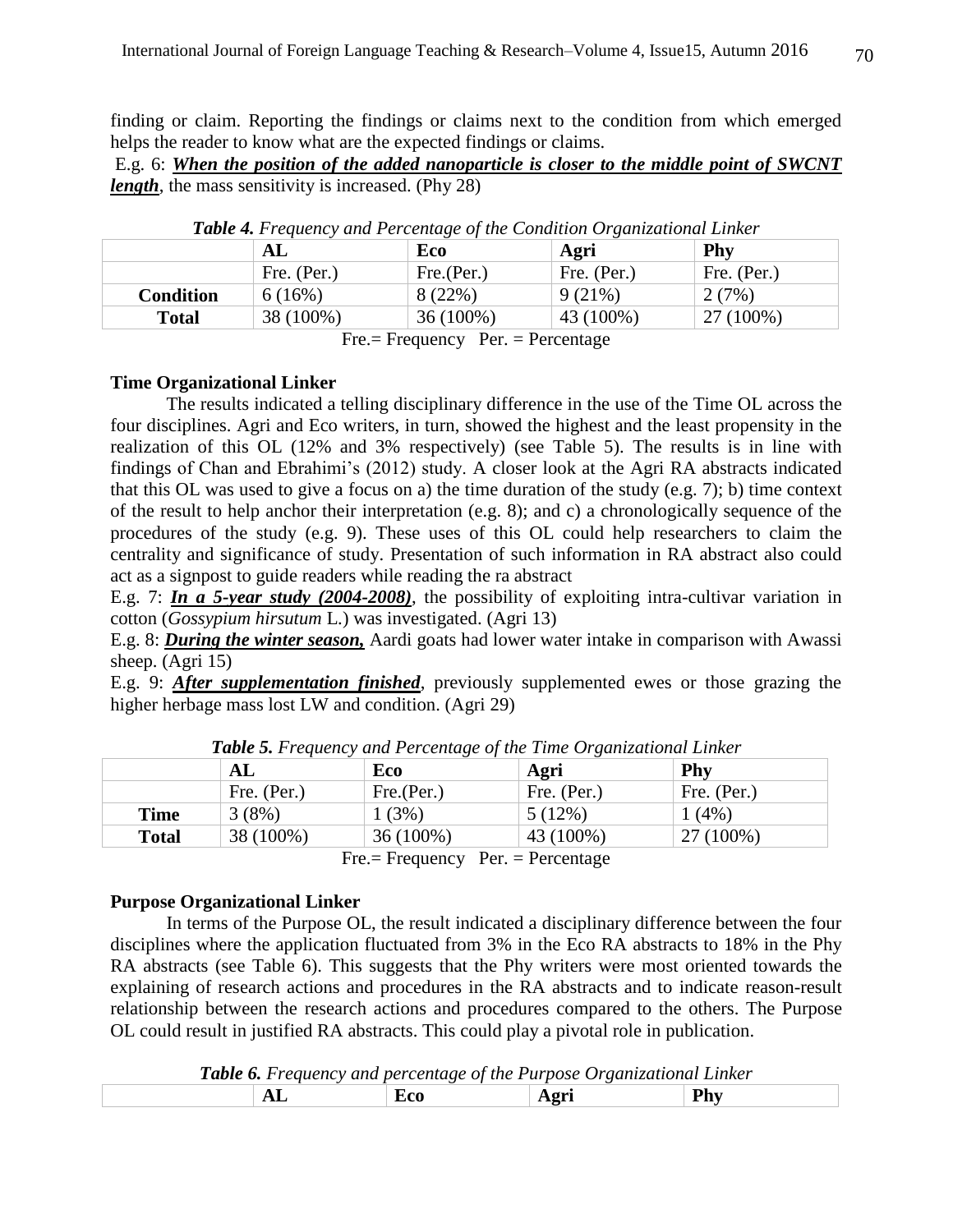|                | Fre. (Per.) | Fre.(Per.)  | Fre. (Per.) | Fre. (Per.) |
|----------------|-------------|-------------|-------------|-------------|
| <b>Purpose</b> | 2(5%)       | 1(3%)       | 3(7%)       | 5(18%)      |
| Total          | 38 (100%)   | $36(100\%)$ | 43 (100%)   | 27 (100%)   |

Fre.= Frequency Per. = Percentage

## **Contrast Organizational Linker**

Similarly, the result showed that the realization of the Contrast OL also fluctuated; from a figure of 5% in Agri RA abstracts to 19% in Eco RA abstracts (see Table 7). This result is inline with Chan and Ebrahimi (2012). This could be justified based on similary in the analyzed genre. The result of this study indicates that Eco writers preferred to validate their studies through contrasting with other findings. This contrast was carried out in two ways, one was to contrast the findings within the same study (e.g. 10) and the other was to contrast the findings with earlier ones reported in the literature (e.g. 11). Contrasting the findings directly seemed to increase the validity of the findings which in turn appeared likely to increase the validity of the study. Such contrasting could also serves the function of creating research space and highlights the significance of study.The little attention given to the Contrast OL by the Agri writers gives support to the practice of hard disciplines, for example Agri, in seeing that this approach as not strongly needed to convince their readers of the validity of their findings.

E.g. 10: *While such outcomes can be explained by high search costs*, the observation that at least 17% of consumers actually reduced their surplus as a result of switching cannot. (Eco 18)

E.g. 11: *In contrast to earlier findings*, the weights placed on inflation and unemployment are of similar magnitude. (Eco 15)

|                                                      |                         | $\omega$    |             |             |
|------------------------------------------------------|-------------------------|-------------|-------------|-------------|
|                                                      | AL                      | Eco         | Agri        | Phy         |
|                                                      | Fre. $(Per.)$           | Fre.(Per.)  | Fre. (Per.) | Fre. (Per.) |
| <b>Contrast</b>                                      | 6(16%)                  | $7(19\%)$   | 2(5%)       | $3(11\%)$   |
| <b>Total</b>                                         | 38 (100%)               | $36(100\%)$ | 43 (100%)   | 27 (100%)   |
| $\overline{\phantom{0}}$<br>$\overline{\phantom{0}}$ | $\sim$<br>$\sim$ $\sim$ |             |             |             |

*Table 7. Frequency and Percentage of the Contrast Organizational Linker*

Fre.= Frequency Per. = Percentage

# **Means Organizational Linker**

Next, the data revealed a disciplinary difference in relation to the realization of the Means OL (see Table 8). This OL appeared not to be accessed by the AL writers, while Eco and Phy writers used it equally (12%). This finding is also reported in studies of other sections of RA as well as RA abstract. A closer look at the result in Table 8 could help in claiming that the use of this OL is disciplinary imposed. A main function of this OL type is to present the techniques applied to achieve the study's objectives (e.g. 12-14) to enhance the reliability of the findings.

E.g. 12: *By distinguishing between discretionary and non-discretionary fiscal policy*, this paper analyses the stability of fiscal rules for EMU countries before and after the Maastricht Treaty. (Eco 25)

E.g. 13: *Using a panel of almost 300,000 Australian companies*, we estimate a piecewise-Reiteration exponential hazard rate model to examine the relationship between innovation and company survival. (Eco 15)

E.g. 14: *Using a revised thin serface barrier model*, the calculated curves match well with the measured curves. (Phy 3)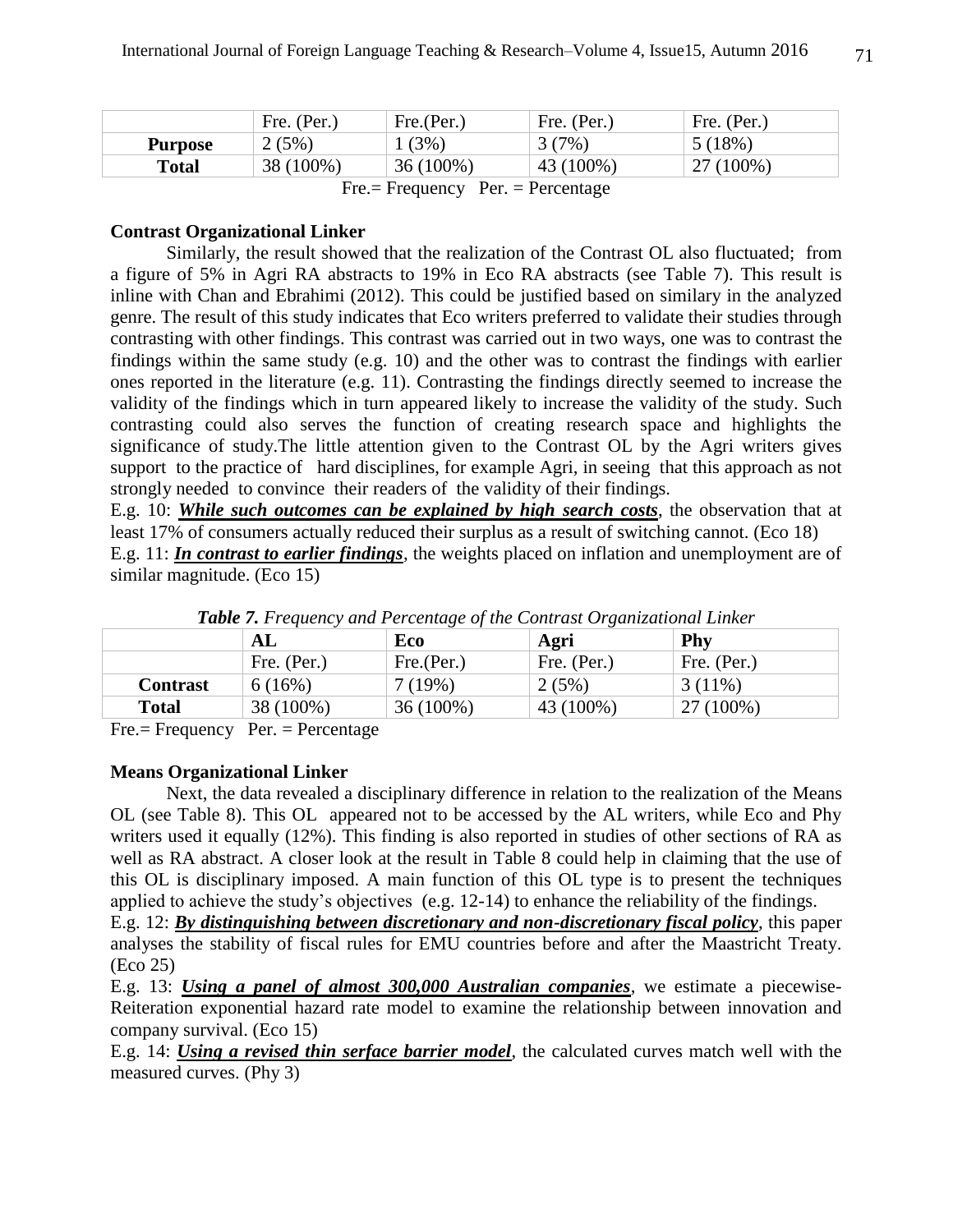|              | AL                       | Eco         | Agri        | Phy         |
|--------------|--------------------------|-------------|-------------|-------------|
|              | Fre. $(Per.)$            | Fre.(Per.)  | Fre. (Per.) | Fre. (Per.) |
| <b>Means</b> | $\overline{\phantom{0}}$ | 4(12%)      | $1(2\%)$    | $3(12\%)$   |
| <b>Total</b> | 38 (100%)                | $36(100\%)$ | 43 (100%)   | 27 (100%)   |

*Table 8. Frequency and Percentage of the Means Organizational Linker*

 $Fre. = Frequency$   $Per. = Percentage$ 

# **Viewpoint and Cause Organizational Linker**

The result also depicted that the Viewpoint and Cause OL were little used by the four groups of writers (see Table 9) to show different dispositions as the writers develop the information in their studies.

*Table 9. Frequency and Percentage of the Viewpoint and Cause Organizational Linker*

|                  | AL          | Eco         | Agri        | Phy                      |
|------------------|-------------|-------------|-------------|--------------------------|
|                  | Fre. (Per.) | Fre.(Per.)  | Fre. (Per.) | Fre. (Per.)              |
| <b>Viewpoint</b> | 2(5%)       |             | (2%)        | 1(4%)                    |
| Cause            | 1(3%)       | 2(5%)       | 3(7%)       | $\overline{\phantom{0}}$ |
| <b>Total</b>     | 38 (100%)   | $36(100\%)$ | 43 (100%)   | 27 (100%)                |
|                  |             |             |             |                          |

Fre.= Frequency Per. = Percentage

Table 10 sums up the frequency and percentage of the OLs used in the data analyzed. This Table also presents an overview of the comparisons in the manifestations of the OLs used in the four sets of RA abstracts. In addition, the "other" category category includes OLs which could not be categorized under any of the predertermined categories of the OLs.

|                   | AL          | <u>. . </u><br>Eco | Agri        | Phy                      |
|-------------------|-------------|--------------------|-------------|--------------------------|
|                   | Fre. (Per.) | Fre.(Per.)         | Fre. (Per.) | Fre. (Per.)              |
| <b>Validation</b> | 11(28%)     | 5(14%)             | $1(2\%)$    | 2(7%)                    |
| Location          | 6(16%)      | 6(17%)             | 16(37%)     | 9(33%)                   |
| <b>Condition</b>  | 6(16%)      | 8(22%)             | 9(21%)      | 2(7%)                    |
| <b>Contrast</b>   | 6(16%)      | 7(19%)             | 2(5%)       | 3(11%)                   |
| <b>Time</b>       | 3(8%)       | 1(3%)              | 5(12%)      | 1(4%)                    |
| <b>Purpose</b>    | 2(5%)       | 1(3%)              | 3(7%)       | 5(18%)                   |
| <b>Viewpoint</b>  | 2(5%)       |                    | $1(2\%)$    | $1(4\%)$                 |
| <b>Means</b>      |             | $4(11\%)$          | $1(2\%)$    | 3(11%)                   |
| Cause             | 1(3%)       | 2(5%)              | 3(7%)       | $\overline{\phantom{a}}$ |
| <b>Others</b>     | 1(3%)       | 2(5%)              | 2(5%)       | 1(4%)                    |
| <b>Total</b>      | 38 (100%)   | 36 (100%)          | 43 (100%)   | 27 (100%)                |

*Table 10. Frequency and Percentage of the Types of Organizational Linkers*

Fre.= Frequency Per. = Percentage

## **Conclusion**

This study intended to find out how OLs are used in AL, Eco, Agri and Phy RA abstracts. It seeks to add to the meaningful debate forwarded by Pho (2008), Hyland (2005, 2008, 2009) and Ebrahimi and Chan (2015) who claimed that disciplinary background shapes academic writing, which is the RA abstract in this study. The results affirmed the presence of disciplinary difference in the use of various types of OLs, suggesting that writers with different disciplinary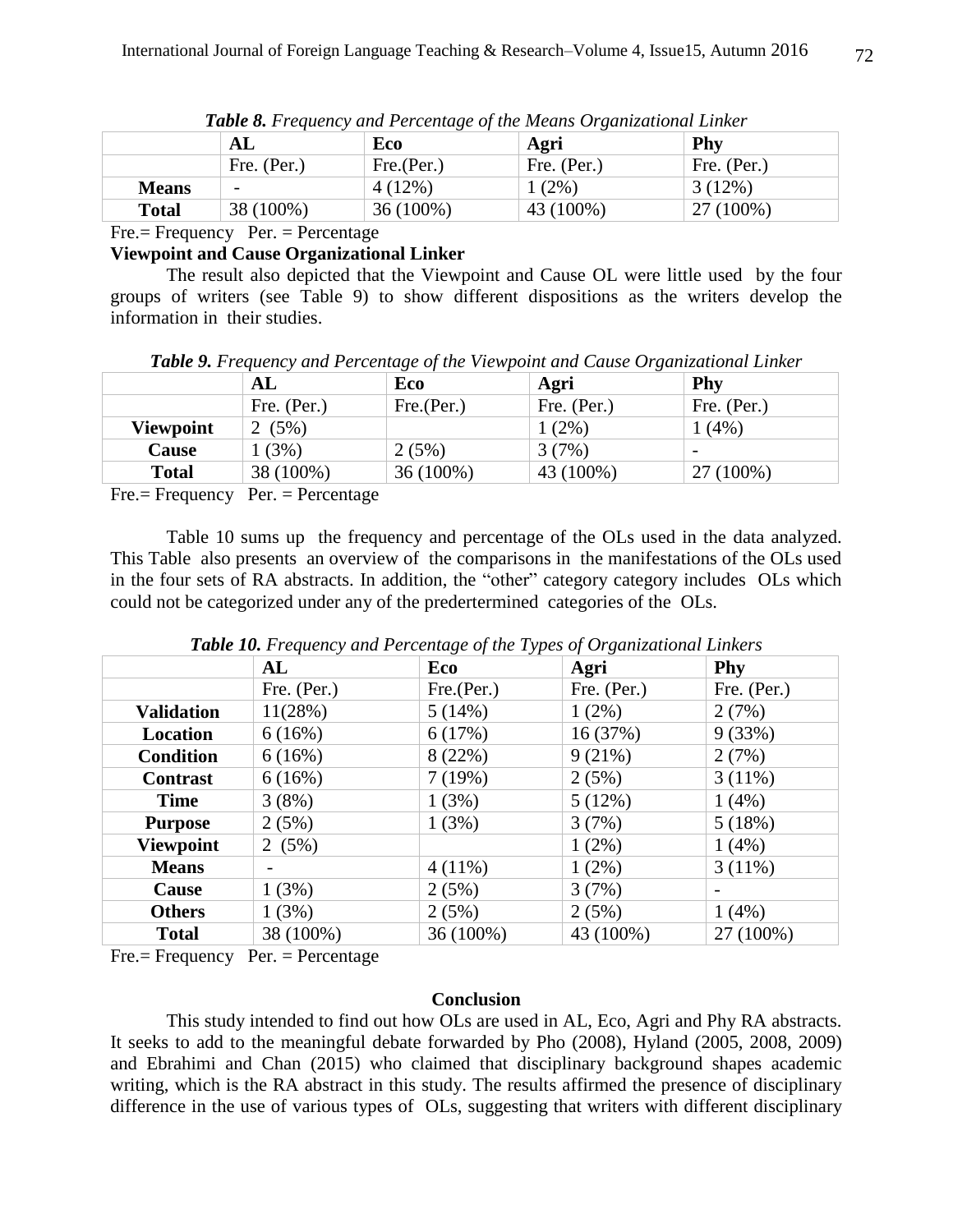backgrounds may use different organizational linkers to construct an RA abstract. In other words, disciplinary background imposes on writers to select specific OLs to present the intended meanings. In addition, the results also affirmed some similarity in the selection of OLs as a result of the genre in question.

Generally, the data obtained point to the greater use of OLs by the writers from the soft science's disciplines compared to their counter parts in hard science's. This suggests that these writers are more inclined to the use of the OLs to mark sentences boundaries in to textual organization, such as signaling changes and turns in real world and the depicting of discourse circumstances. The writers use these elements in tandem with the maneuvre of the rhetorical moves of the RA abstract (IMRD). As for the various types of the OLs, disciplinary differences are suggested in the manner of the writers mapping these linkers types onto their discourse which function as textual organizers. These disciplinary differences were more clearly seen in the use of the validation, condition and contrast OLs. Therefore, it could be concluded that disciplinary rules and regulations imbibed as a result of disciplianary experience may have influenced the choice of a particular OL to aid the writer in forwarding the claims or arguments.

Insights obtained in this study would be of great help to novice writers, especially nonnative ones, who are building up their careers in the academic world in which being able to write effective RA abstracts is a necsssity . Additionally the data could provide these writers on how published writers balance their choices of the OL in their disciplines. This balance is further governed by functional notions and may depend on a number of other simultaneous factors in operation; among which are length, idea complexity and relative emphasis. These insights would help increase the chance of an RA abstract as well as the RA of being accepted for conference presentation or publication in a journal. As such, such aids to text structuring also stress the importance of explicit teaching of OLs as cohesive devices in writing. They are however, not confined just to writing, but are alos useful for readers in comprehending the RA abstract as they have functional and communicative purposes especially in the context of the move structures in which the OLS are found.

#### **References**

Afros, E., & Schryer, C. F. (2009). Promotional (meta)discourse in research articles in language and literacy studies. *English for Specific Purposes*, 28, 58–68.

Becher, Tony, (1989). *Academic Tribes and Territories: Intellectual Enquiry and the Cultures of Disciplines.* The Society for Research into Higher Education and Open University Press, Milton Keynes, UK.

Becher, T. (1994). The significance of disciplinary differences. *Studies in Higher Education*, *19*(2), 151-161.

Ebrahimi, S. F., & Chan, S. H. (2015). Research Article Abstracts in Applied Linguistics and Economics: Functional Analysis of the Grammatical Subject. *Australian Journal of Linguistics*, *35*(4), 381-397.

Fries, P. H. & G. Francis (1992). 'Exploring Theme: problems for research,' Occasional Papers in *Systemic Linguistics,* 6: 45–60.

Golebiowski, Z. (2009). Prominent messages in Education and Applied Linguistic abstracts: How do authors appeal to their prospective readers?. *Journal of Pragmatics*, *41*(4), 753-769.

Gosden, H. (1992). Discourse functions of Marked Theme in scientific research articles. *Journal of English for Specific Purpose*s, 11, 207-224 .